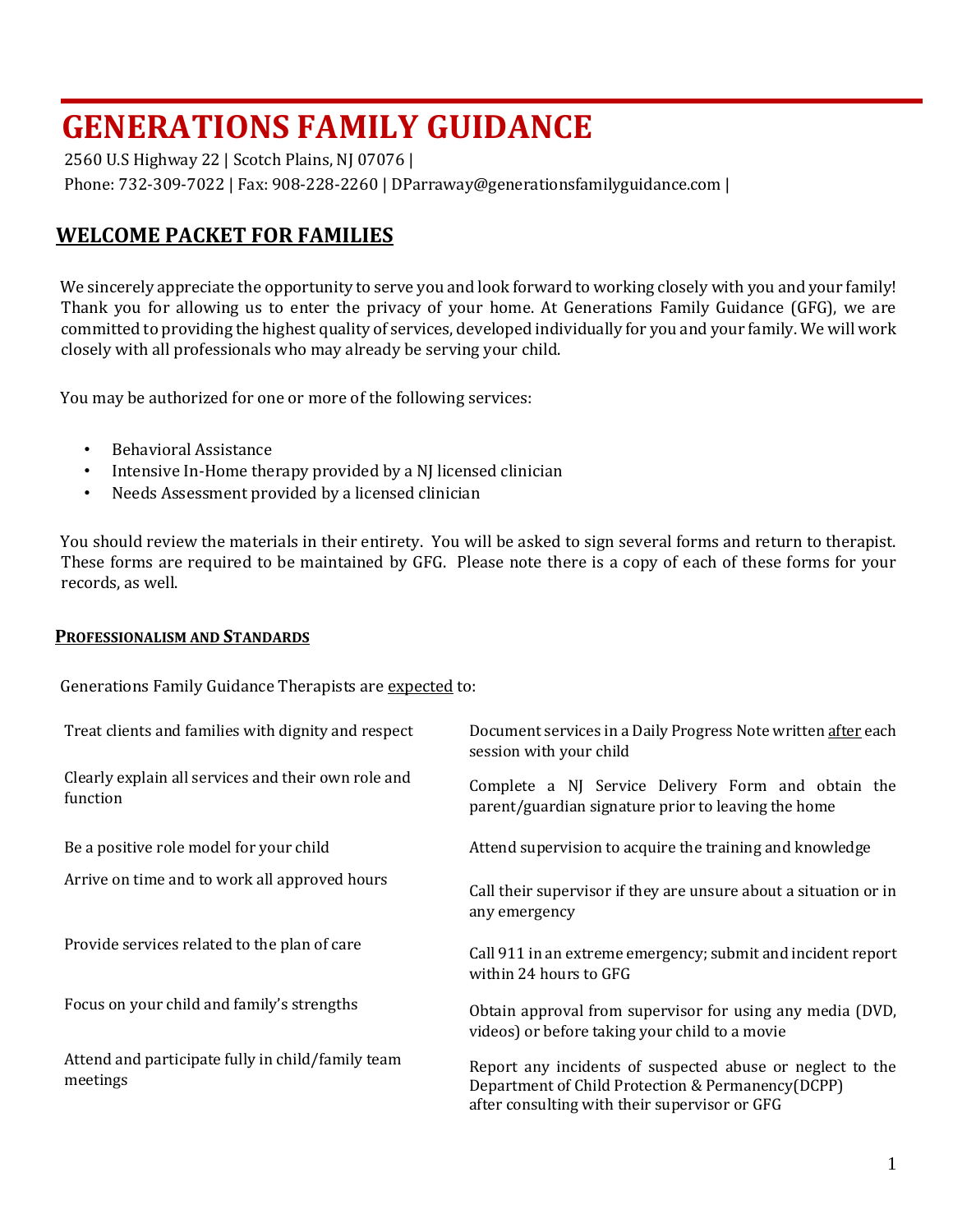2560 U.S Highway 22 | Scotch Plains, NJ 07076 |

Phone: 732-309-7022 | Fax: 908-228-2260 | DParraway@generationsfamilyguidance.com |

| Call family if they are unable to keep an appointment | Report any behaviors or thought processes that potentially                                                       |  |  |  |  |  |
|-------------------------------------------------------|------------------------------------------------------------------------------------------------------------------|--|--|--|--|--|
| or if late                                            | may be harmful to your child, family, or any other individual                                                    |  |  |  |  |  |
| Dress appropriately and professionally                | Obtain an appropriate Release of Information prior to<br>speaking with any agency or individual about your child |  |  |  |  |  |

### **PROFESSIONALISM AND STANDARDS (CONTINUED)**

Generations Family Guidance Professionals are NOT permitted to:

| Ask the guardian to sign a Service Delivery Form<br>that does not accurately list the start time, end time,<br>and length of time of your session | Accept personal phone calls during session with your child,<br>nor drive while using a cell phone                                                                                                                   |
|---------------------------------------------------------------------------------------------------------------------------------------------------|---------------------------------------------------------------------------------------------------------------------------------------------------------------------------------------------------------------------|
| Have your child sign the Service Delivery Form unless<br>14 or older, and with your permission                                                    | Work another job or engage in personal errands while in<br>session with your child                                                                                                                                  |
| Baby-sit, tutor, or teach school subjects to children                                                                                             | Use inappropriate language                                                                                                                                                                                          |
| Transport the child unless it has been preauthorized<br>and is part of the plan of care                                                           | Report to child's home, meetings, etc. under the influence<br>of drugs or alcohol. If you suspect that the assigned GFG<br>Therapist is engaging in such activities, please call GFG<br>immediately at 908.309.7022 |
| Transport the child without the parent/guardian<br>knowing destination, purpose, and time of return                                               | Pay for your child's recreational activities or meals                                                                                                                                                               |
| Take the child anywhere that is not authorized                                                                                                    | Respond to a crisis in the home (when not present) or be<br>on-call. For emergencies, call Perform Care at 877-652-<br>7624                                                                                         |
| Work with more than one child at a time, unless<br>proper authorization has been obtained                                                         | Reveal personal information about themselves to your<br>child                                                                                                                                                       |
| Work before or after the authorized dates of service                                                                                              | Reveal any information about your child or family to<br>anyone, unless you have signed a Release of Information<br>form                                                                                             |
| Sell or solicit goods or services to the family                                                                                                   | Bring other children or adults to sessions                                                                                                                                                                          |
| Include travel time to/from appointments or time<br>required to write notes as part of the session                                                | Maintain contact with your child or family upon<br>termination of services                                                                                                                                          |
| Smoke cigarettes at any time during sessions                                                                                                      |                                                                                                                                                                                                                     |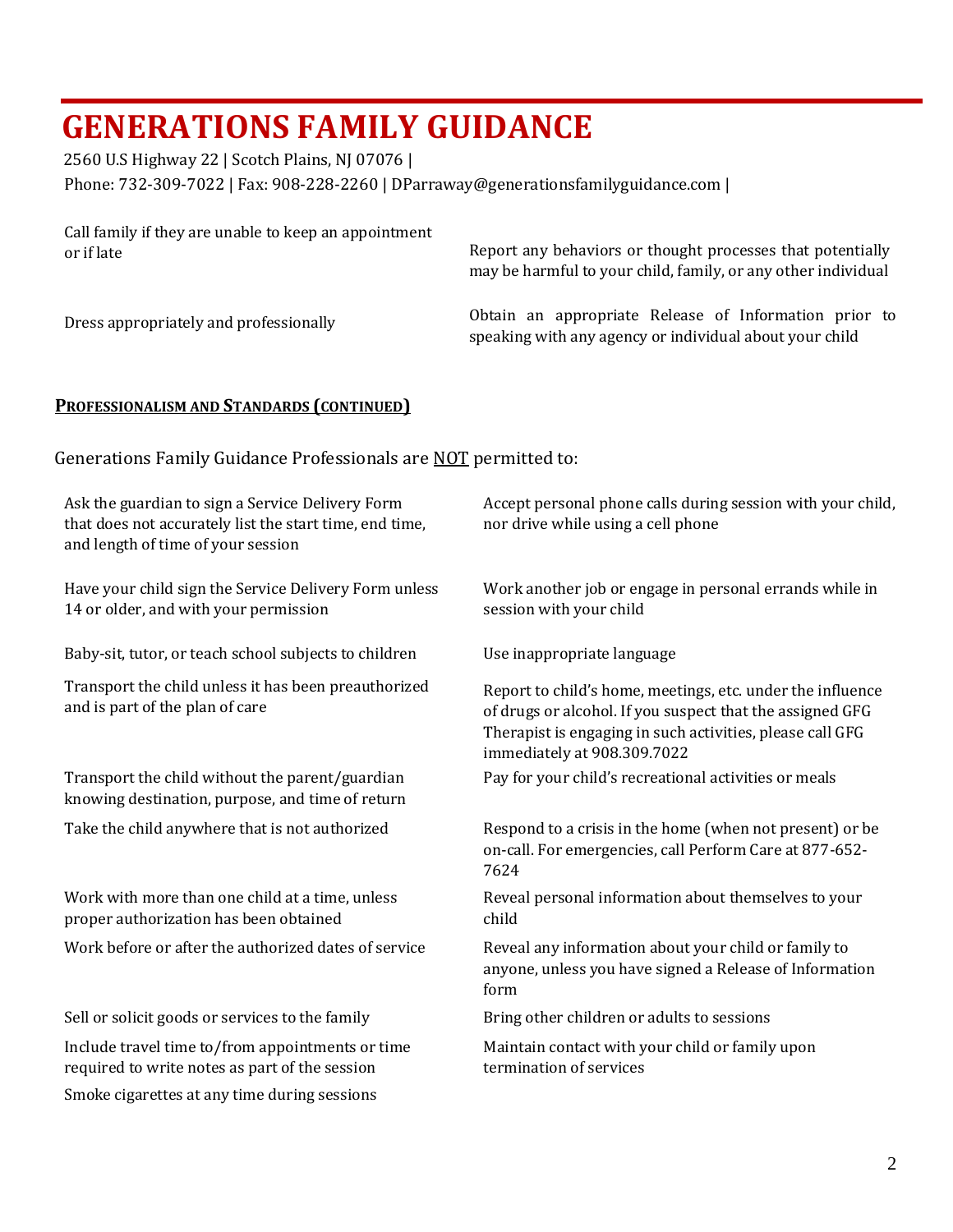2560 U.S Highway 22 | Scotch Plains, NJ 07076 |

Phone: 732-309-7022 | Fax: 908-228-2260 | DParraway@generationsfamilyguidance.com |

### **Quality Assurance**

Please be advised that in order to provide the best services, our Quality Assurance department will make random calls to your home.

- Quality Assurance calls will be made at any time during the period of time services are being provided
- We may also randomly send In-Community Service Documentation Forms for you to verify dates, times, and signatures
- It is critical that you return calls to the Quality Assurance department, so we can maintain open communication with you
- You will receive a survey at the end of services which will help us determine if services were effective

### **Emergencies and Additional Information about Services**

For emergencies or to obtain information about services for your child call Perform Care at 877-652-7624

## **Service Delivery Documentation Form**

GFG staff are required to have you sign an In-Community Service Delivery Documentation Form after each session. Below you will find instructions for completing the Service Delivery Documentation Form properly. It is *extremely* important that you and our staff fill out the form correctly.

- Make sure the "Date of Service," "Time Started," and "Time Ended" sections are filled in correctly by the assigned GFG Therapist before you sign the form. Your assigned GFG Therapist will inform you as to how many hours and the authorization period they are to work with you and your child.
- Please sign the form at the END of each visit.
- Do not sign form after several visits have taken place, *this form must be signed at the end of each session*.
- Do not accept Service Delivery Documentation Forms that are not thoroughly and accurately completed.
- Please ensure the day, date, and time match the actual day, date, and time of service(s) provided.
- Remember that Quality Assurance personnel will call to review these forms with you and may randomly return a form for signature verification.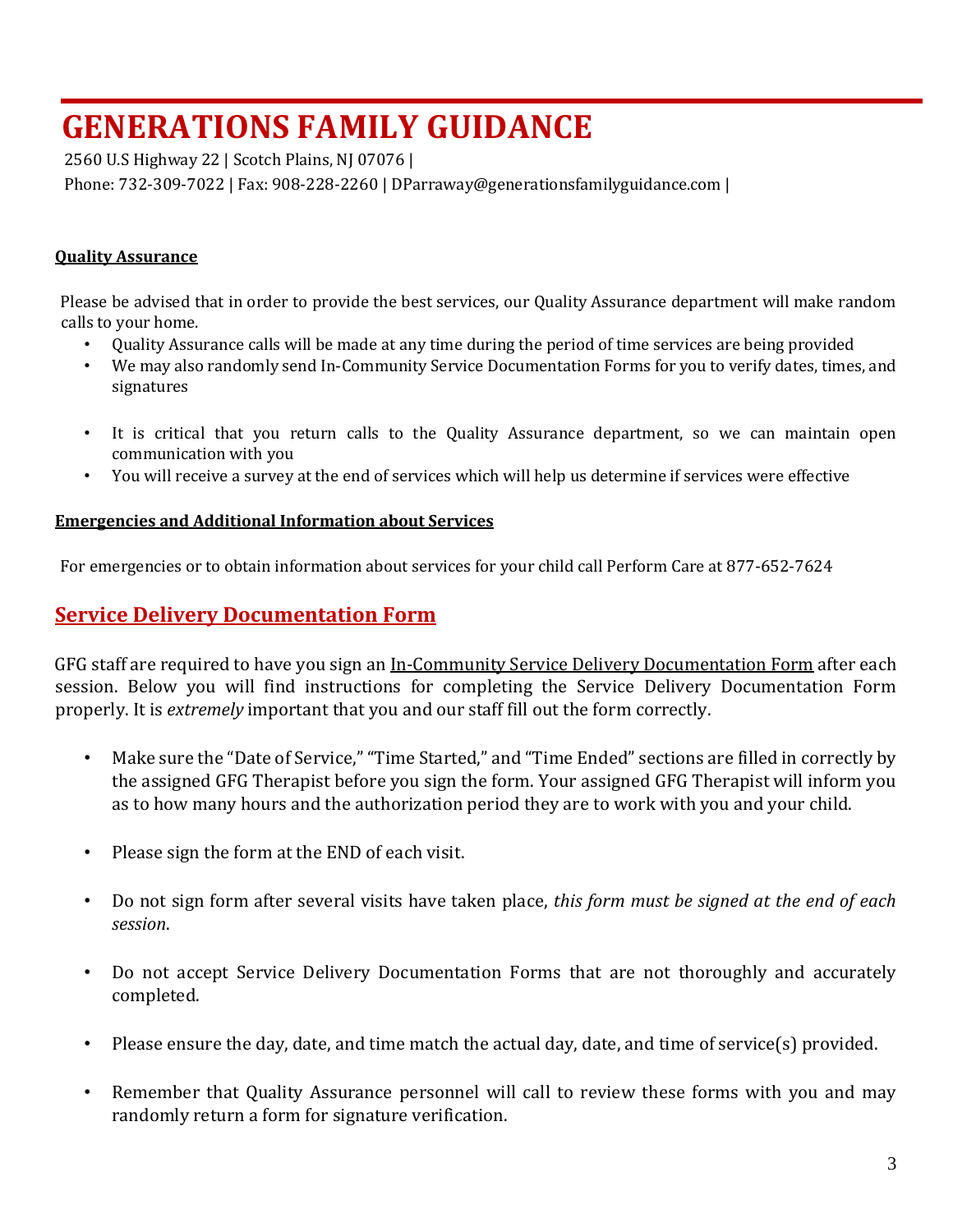2560 U.S Highway 22 | Scotch Plains, NJ 07076 | Phone: 732-309-7022 | Fax: 908-228-2260 | DParraway@generationsfamilyguidance.com |

- Please sign the attached form that states you have read the policy for Service Delivery Documentation Forms.
- If the Service Delivery Documentation Forms are not satisfactory to you, please report it to us immediately at 732.309.7022.

### **AGREEMENT FOR SERVICES**

### *(Please retain this Family Copy for your records)*

|                           |  |  |  | hereby give my consent for my son/daughter/foster |
|---------------------------|--|--|--|---------------------------------------------------|
| child/ward/family,        |  |  |  | , to be involved with Generations Family          |
| Guidance In-home Program. |  |  |  |                                                   |

 $\Box$  I acknowledge that this is a voluntary program and that I have the option to terminate services, if I so desire.

During the course of services, periodic calls will be made by the Quality Assurance Department at Generations Family Guidance.

\_\_\_\_\_\_\_\_\_\_\_\_\_\_\_\_\_\_\_\_\_\_\_\_\_\_\_\_\_\_\_\_\_\_\_\_\_\_\_\_\_ \_\_\_\_\_\_\_\_\_\_\_\_\_\_\_\_\_

 $\overline{\phantom{a}}$  , and the contract of the contract of the contract of the contract of the contract of the contract of the contract of the contract of the contract of the contract of the contract of the contract of the contrac

Parent/Guardian (print name) Date

Parent/Guardian (Signature)

\_\_\_\_\_\_\_\_\_\_\_\_\_\_\_\_\_\_\_\_\_\_\_\_\_\_\_\_\_\_\_\_\_\_\_\_\_\_\_\_\_

Witness Date **Date** 

\_\_\_\_\_\_\_\_\_\_\_\_\_\_\_\_\_\_\_\_\_\_\_\_\_\_\_\_\_\_\_\_\_\_\_\_\_\_\_\_\_\_\_\_\_\_\_\_\_\_\_\_\_\_\_\_\_\_\_\_\_\_\_\_\_\_\_\_\_\_\_\_\_\_\_\_\_\_\_\_\_\_\_\_\_\_\_\_\_\_\_\_\_\_\_\_\_\_\_\_ Child/Client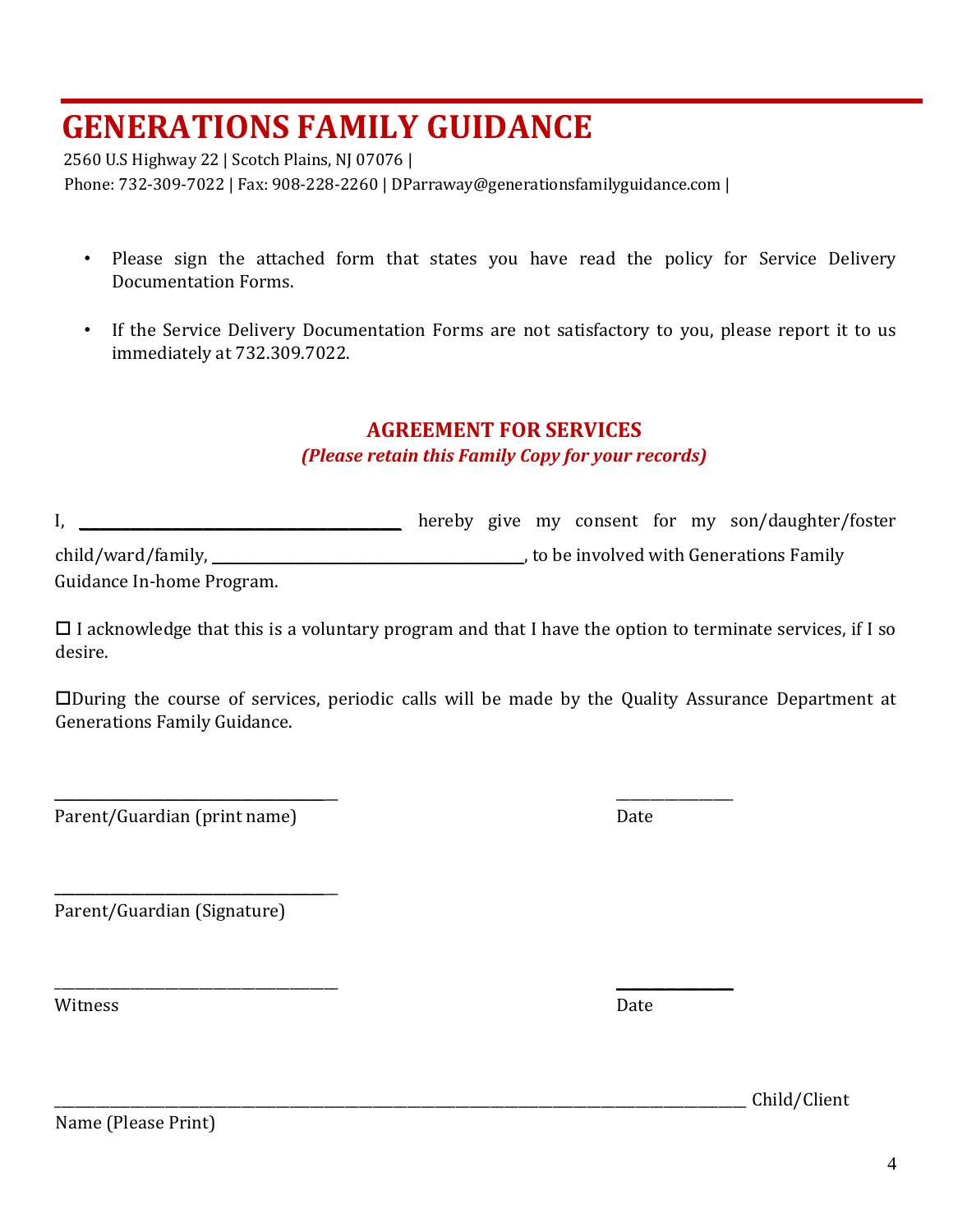2560 U.S Highway 22 | Scotch Plains, NJ 07076 | Phone: 732-309-7022 | Fax: 908-228-2260 | DParraway@generationsfamilyguidance.com |

## **Notice of Privacy Practices**  *(Please retain this Family Copy for your records)*

This notice describes how information about your care at Generations Family Guidance may be used and is shared with others. It also describes how you can get access to this material. Please read this material carefully.

Information regarding your care, including payment for the care, is protected by two federal laws: The Health Insurance Portability and Accountability Act of 1996 (HIPAA), 42 U.S.C. 1320d et seq., 45 C.F.R. Parts 160 & 164 and the Confidentiality Law, 42 U.S.C. 290 dd-2, 42 C.F.R., Part 2. On March 26, 3013 the Health Information Technology for Clinical Health (HITECH) Act revised the privacy and security protections established under HIPAA. Under these laws, Generations Family Guidance may not inform anyone outside of Generations Family Guidance that you or your family are participating in any program operated by the organization or disclose any protected information except as permitted by federal law.

Generations Family Guidance must obtain your written consent before disclosing information about you for payment purposes. Generally, you must also sign a written consent before Generations Family Guidance can share information for treatment purposes. However, federal law permits the disclosure of a client's information in the following circumstances:

- To report a crime on GFG property, to GFG personnel, or on a client's property
- To appropriate authorities to report suspected child abuse or neglect
- The client threatens suicide or harm to themselves
- The client threatens harm to another person(s), including murder, assault, or other physical damage
- The client reports abuse of the elderly
- The client reports sexual exploitation by a therapist
- The therapist has a duty to warn appropriate institutions, agencies, and/or persons in these instances

The use and disclosure of psychotherapy notes is prohibited without your written authorization.

The use and disclosure of protected health information for marketing purposes is prohibited without your written authorization.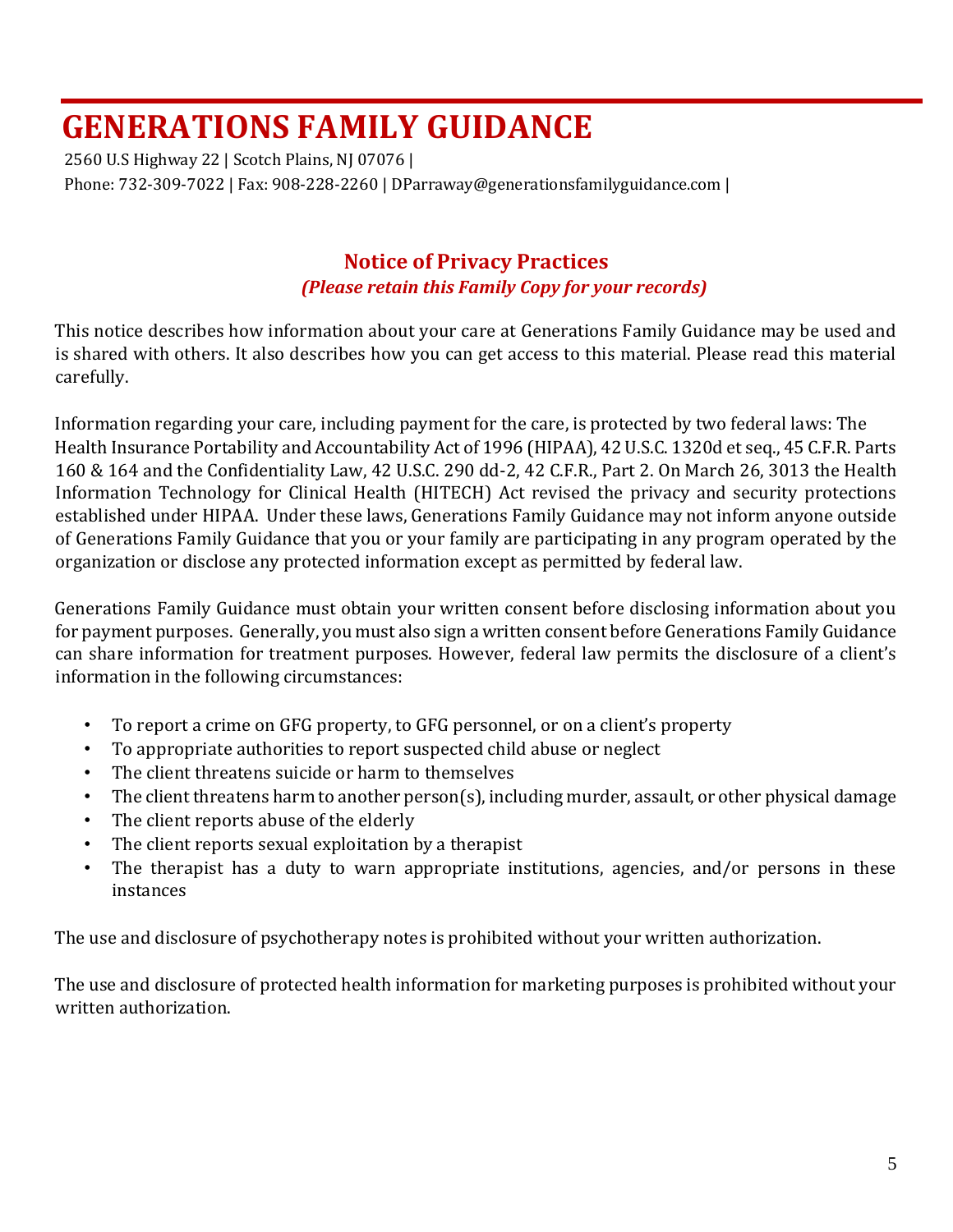2560 U.S Highway 22 | Scotch Plains, NJ 07076 | Phone: 732-309-7022 | Fax: 908-228-2260 | DParraway@generationsfamilyguidance.com |

Disclosures that constitute a sale of protected health information require your written authorization.

Before Generations Family Guidance can disclose any information about you or your care in a manner, which is not described above, we must first obtain your specific written consent allowing us to make the disclosure. You may revoke any such written consent, at any time, in writing.

### **YOUR RIGHTS**  *(Please retain this Family Copy for your records)*

- *To request restrictions on how GFG uses or shares your information with others*. You have the right to ask us how we use and share your information. We will consider any request you may have to restrict this disclosure. However, we do not have to agree to your request if "routine operations" are impeded in any manner. If we agree to your request, we will put our agreements in writing and follow them, except in emergency situations. We cannot agree to limit the use of sharing information as required by law.
- *To choose how GFG contacts you*. You have the right to request that we communicate with you in a certain way or in a certain location, if using standard means of communication may endanger you. For example, you may request that we contact you only at your work place. You must make your request in writing. We will agree to your request, as long as it is reasonable to do so.
- *To inspect and copy your record*. You can submit a written request to see your record and possibly copy your protected information. If we deny your request, we will give you a written reason for the denial and explain your rights to an appeal. In some situations, we may deny access to certain parts of your protected information and you may not appeal that decision. We will not provide access to information collected for legal action. These situations may not be appealed.
- *To request changes or corrections to your protected information*. If you believe there is a mistake or missing information in you file, you may submit a written request that we change or add to your record. We may deny these requests, if we determine that the information cannot be disclosed. If we deny a request, we will explain the denial, in writing, as well as your right to have your request, our denial, and any statement of disagreement made part of your record.
- *To find out what disclosures have been made*. You have the right to request a list of disclosures of your information made on and after January 1, 2004.
- *To be notified if a breach of your unsecured protected health information occurs*.
- *To restrict the disclosure of protected health information to a health plan if you have paid out of pocket the full cost of services by submitting a written request*.
- Any and all requests must be made in writing.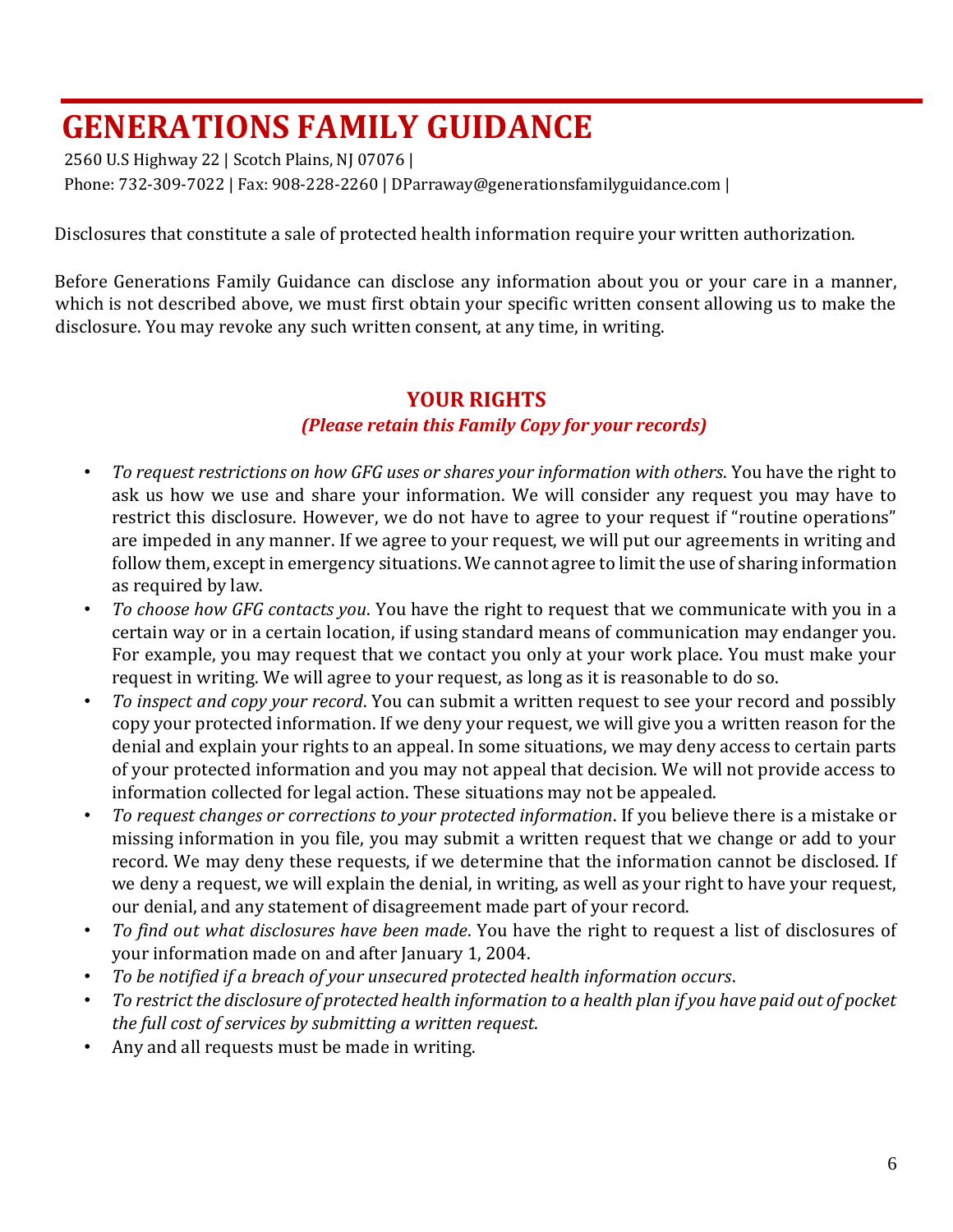2560 U.S Highway 22 | Scotch Plains, NJ 07076 | Phone: 732-309-7022 | Fax: 908-228-2260 | DParraway@generationsfamilyguidance.com |

### How to complain about our privacy practices:

If you think that we have violated your privacy rights, you may contact Darryl Parraway at 732.309.7022. You may also file a written complaint with the Secretary of the US Department of Health & Human Services Office of Civil Rights, Region II, Jacob Javits Federal Building, 26 Federal Plaza, Suite 3312, New York, NY 10278. We will not discriminate against you in any way for filing any complaint pertaining to this matter.

Effective Date: January 1, 2004

## **CLIENT BILL OF RIGHTS**

### *(Please retain this Family Copy for your records)*

- The individuality of each client and their family, shall be respected by all assigned GFG Therapists. Services will be conducted in a manner that acknowledges each client and their family's individuality.
- You have the right to privacy and dignity. All information that has been communicated by you or your family to agency assigned GFG Therapists will be respected, safeguarded, and held in the strictest of confidence.
- You have the right to fully participate in your Plan of Care and will be encouraged to do so.
- You have the right to review your file.
- In the event that medication is recommended, prescribed, or being monitored by our agency, you will receive a written medication information fact sheet for each prescribed medication.
- You have the right to the least restrictive conditions necessary to achieve the goals of the Plan of Care.
- You will not be exposed to non-standard outpatient services, experimentation, or research procedures.
- This agency prohibits discrimination due to race, religion, sex, nationality, sexual orientation, and the ability to pay. Clients are assured the right of exercising civil and religious liberties.
- Clients are not required to perform services for the agency. Clients are not deprived of any constitutional, civil, and/or legal rights solely because of receiving services from this agency.
- Clients who act in aggressive or threatening manner may be terminated from services.
- Services are rendered by appointment only.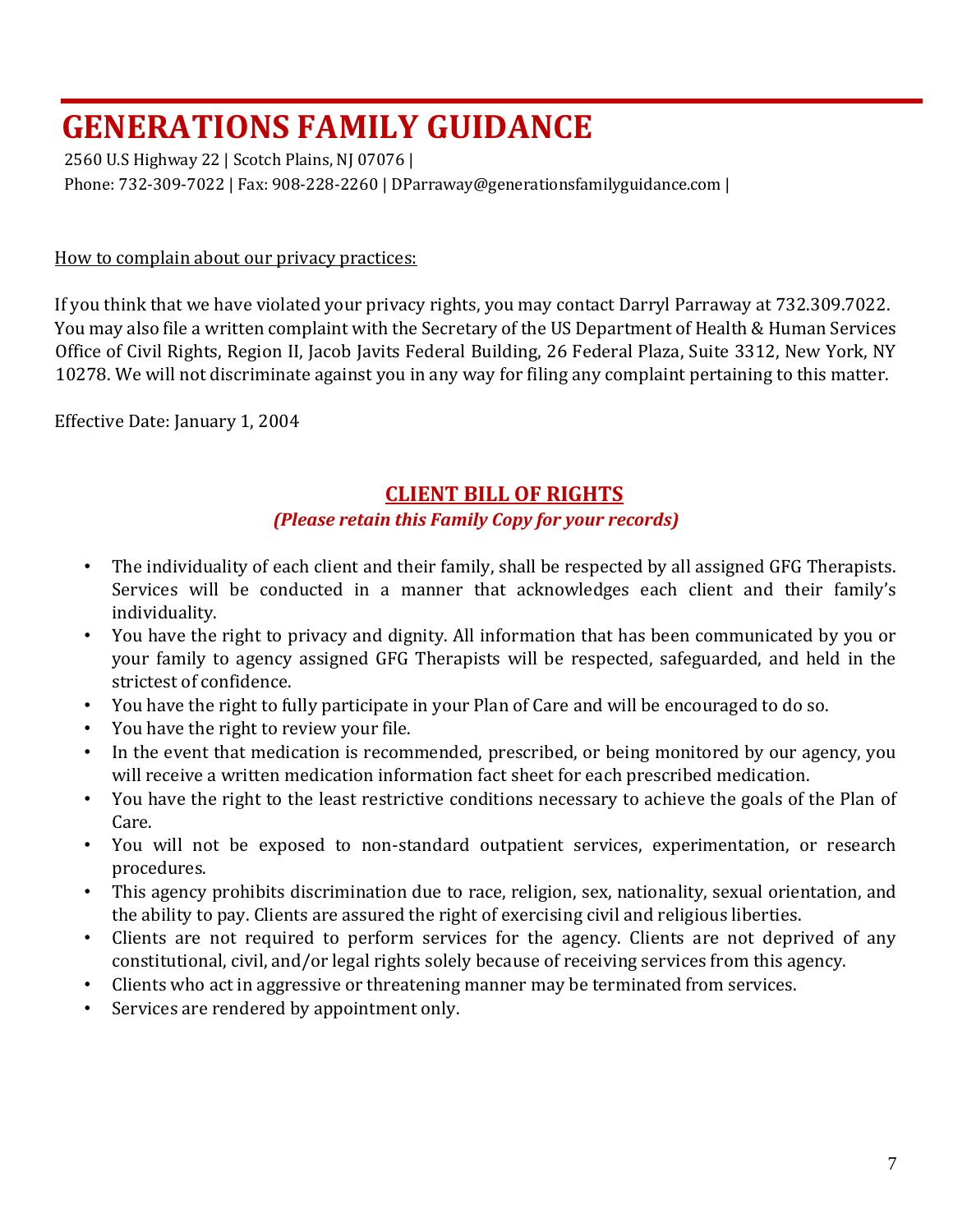2560 U.S Highway 22 | Scotch Plains, NJ 07076 | Phone: 732-309-7022 | Fax: 908-228-2260 | DParraway@generationsfamilyguidance.com |

## **CLIENT GRIEVANCE PROCEDURE** *(Please retain this Family Copy for your records)*

- All clients have a right to have grievances reviewed in an impartial, non-judgmental manner. Grievances should be initially discussed between the client/family and the assigned GFG therapist. If no resolution is reached the client has 10 working days to submit a written grievance to Darryl Parraway 732.309.7022.
- COMPLAINTS ALSO MAY BE LODGED WITH:
	- The Contracted Systems Administrator, Perform Care 877.652.7624
	- DCPP to report abuse or neglect 1-877-NJ Abuse
	- Medicaid Fraud Hotline 888.937.2835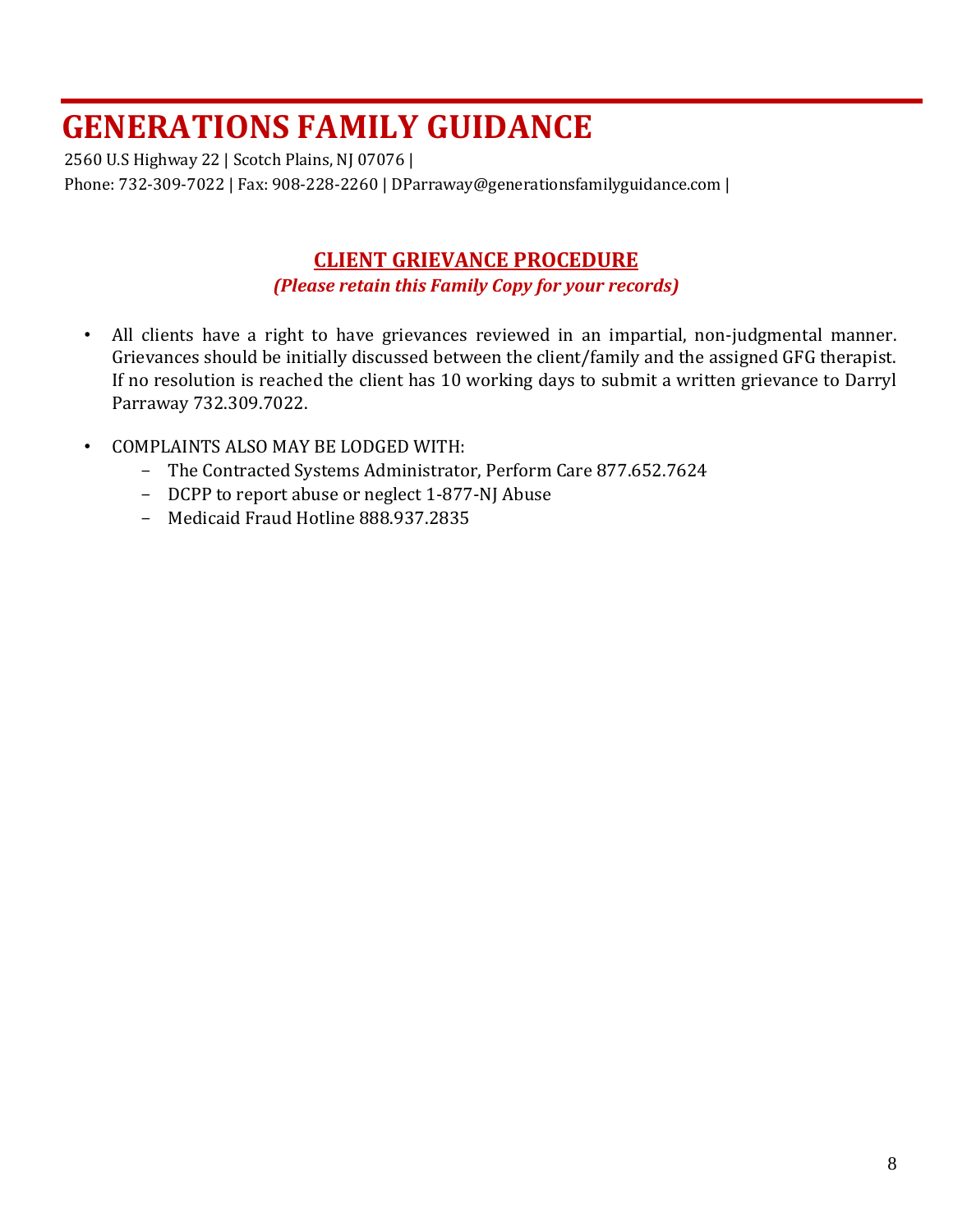2560 U.S Highway 22 | Scotch Plains, NJ 07076 | Phone: 732-309-7022 | Fax: 908-228-2260 | DParraway@generationsfamilyguidance.com |

### **AGREEMENT FOR SERVICES**

### **(Please SIGN and return this copy to your assigned** *GFG Therapist)*

I, \_\_\_\_\_\_\_\_\_\_\_\_\_\_\_\_\_\_\_\_\_\_\_\_\_\_\_\_\_\_\_\_\_ hereby give my consent for my son/daughter/foster

child/ward/family, \_\_\_\_\_\_\_\_\_\_\_\_\_\_\_\_\_\_\_\_\_\_\_\_\_\_\_\_\_\_, to be involved with Generations Family

Guidance' In-home Program.

I acknowledge that this is a voluntary program and that I have the option to terminate services, if I so desire.

During the course of services, periodic calls will be made by the Quality Assurance Department at Generations Family Guidance.

Parent/Guardian (print name) Date

Parent/Guardian (Signature)

\_\_\_\_\_\_\_\_\_\_\_\_\_\_\_\_\_\_\_\_\_\_\_\_\_\_\_\_\_\_\_\_\_\_\_\_\_\_\_\_\_

Witness Date **Date** 

Name (Please Print)

 $\overline{\phantom{a}}$  , and the contract of the contract of the contract of the contract of the contract of the contract of the contract of the contract of the contract of the contract of the contract of the contract of the contrac

\_\_\_\_\_\_\_\_\_\_\_\_\_\_\_\_\_\_\_\_\_\_\_\_\_\_\_\_\_\_\_\_\_\_\_\_\_\_\_\_\_\_\_\_\_\_\_\_\_\_\_\_\_\_\_\_\_\_\_\_\_\_\_\_\_\_\_\_\_\_\_\_\_\_\_\_\_\_\_\_\_\_\_\_\_\_\_\_\_\_\_\_\_\_\_\_\_\_\_\_ Child/Client

\_\_\_\_\_\_\_\_\_\_\_\_\_\_\_\_\_\_\_\_\_\_\_\_\_\_\_\_\_\_\_\_\_\_\_\_\_\_\_\_\_ \_\_\_\_\_\_\_\_\_\_\_\_\_\_\_\_\_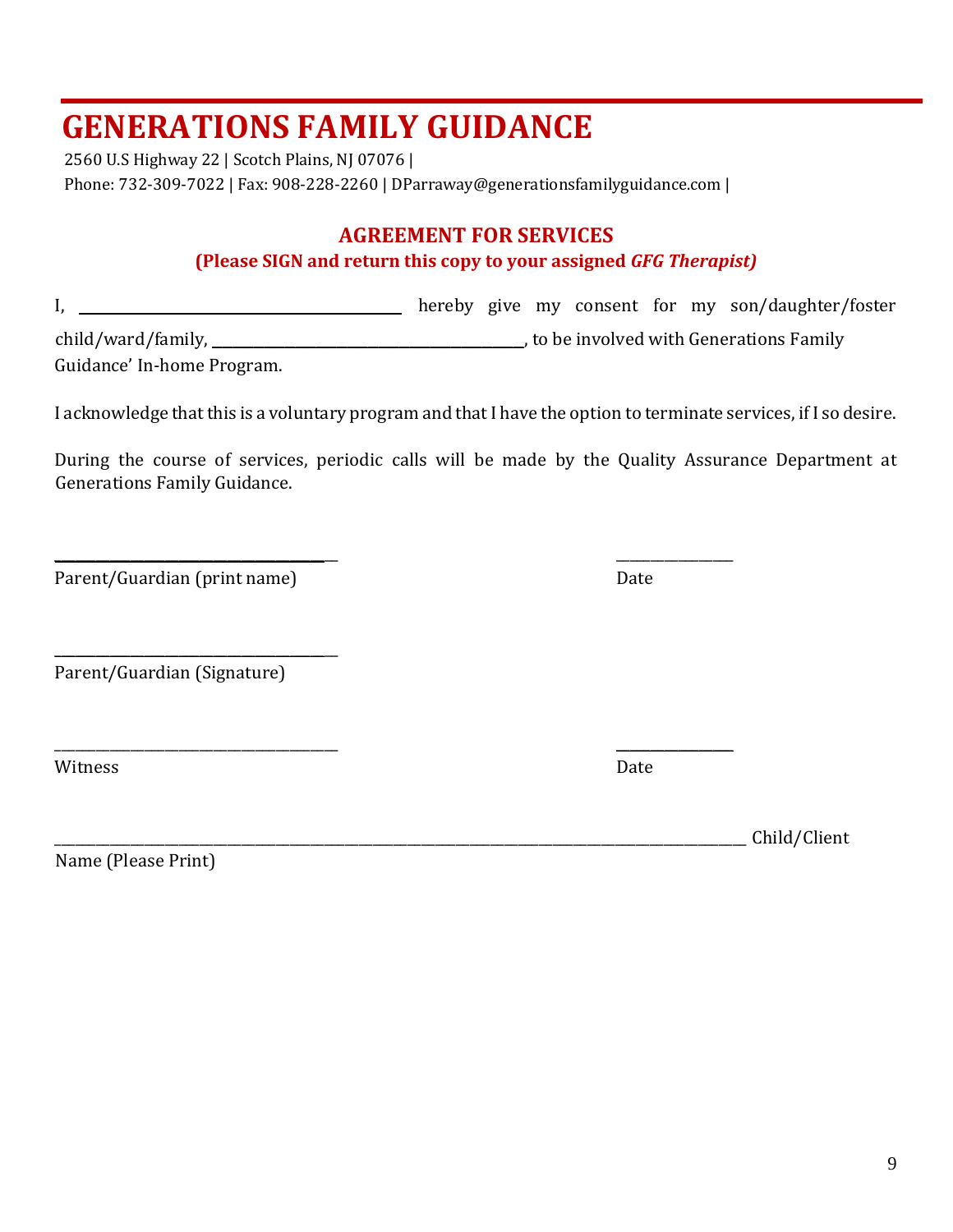2560 U.S Highway 22 | Scotch Plains, NJ 07076 |

Phone: 732-309-7022 | Fax: 908-228-2260 | DParraway@generationsfamilyguidance.com |

## **AUTHORIZATION TO RELEASE RECORDS AND INFORMATION**

*(Please retain this Family Copy for your records)* 

| Patient's Name:                                                                                                                                                                                                           |                                                                                                                                                                                                                                                                                                                    |              | Date of Birth:                                                                                             |
|---------------------------------------------------------------------------------------------------------------------------------------------------------------------------------------------------------------------------|--------------------------------------------------------------------------------------------------------------------------------------------------------------------------------------------------------------------------------------------------------------------------------------------------------------------|--------------|------------------------------------------------------------------------------------------------------------|
| Parent/Guardian's Name:                                                                                                                                                                                                   |                                                                                                                                                                                                                                                                                                                    |              | Social Security #:                                                                                         |
| Name:<br>Address:                                                                                                                                                                                                         | release and obtain information of the patient named above to:                                                                                                                                                                                                                                                      | to           |                                                                                                            |
| City, State, Zip code:                                                                                                                                                                                                    |                                                                                                                                                                                                                                                                                                                    |              |                                                                                                            |
| $\Box$ All Healthcare Information                                                                                                                                                                                         | THIS REQUEST AND AUTHORIZATION APPLIES TO:                                                                                                                                                                                                                                                                         | $\Box$ Other |                                                                                                            |
| all that apply)<br><b>Treatment Plan</b><br><b>Treatment recommendations</b><br><b>Progress Notes</b><br>[ ] My mental health record entirely<br>[] My substance abuse record entirely<br>If other, please specify below: | $\Box$ Healthcare information relating to the following treatment, conditions or dates: (Please check<br><b>Encounter Forms</b>                                                                                                                                                                                    |              | Diagnostic Assessments/Evaluation                                                                          |
| $\circ$ Yes $\circ$ No                                                                                                                                                                                                    | I authorize information be released:<br>() verbally () written () Photocopied ()<br>Other: The Company of the Company of the Company of the Company of the Company of the Company of the Company of the Company of the Company of the Company of the Company of the Company of the Company of the Company of the C |              |                                                                                                            |
| $\Box$ Yes<br>©No<br>listed above.                                                                                                                                                                                        |                                                                                                                                                                                                                                                                                                                    |              | I authorize the release of any records regarding drug, alcohol or mental health treatment to the person(s) |
| Parent Signature:                                                                                                                                                                                                         |                                                                                                                                                                                                                                                                                                                    |              | Date signed:                                                                                               |

### **THIS AUTHORIZATION EXPIRES 1 YEAR AFTER I HAVE TERMINATED TREATMENT.**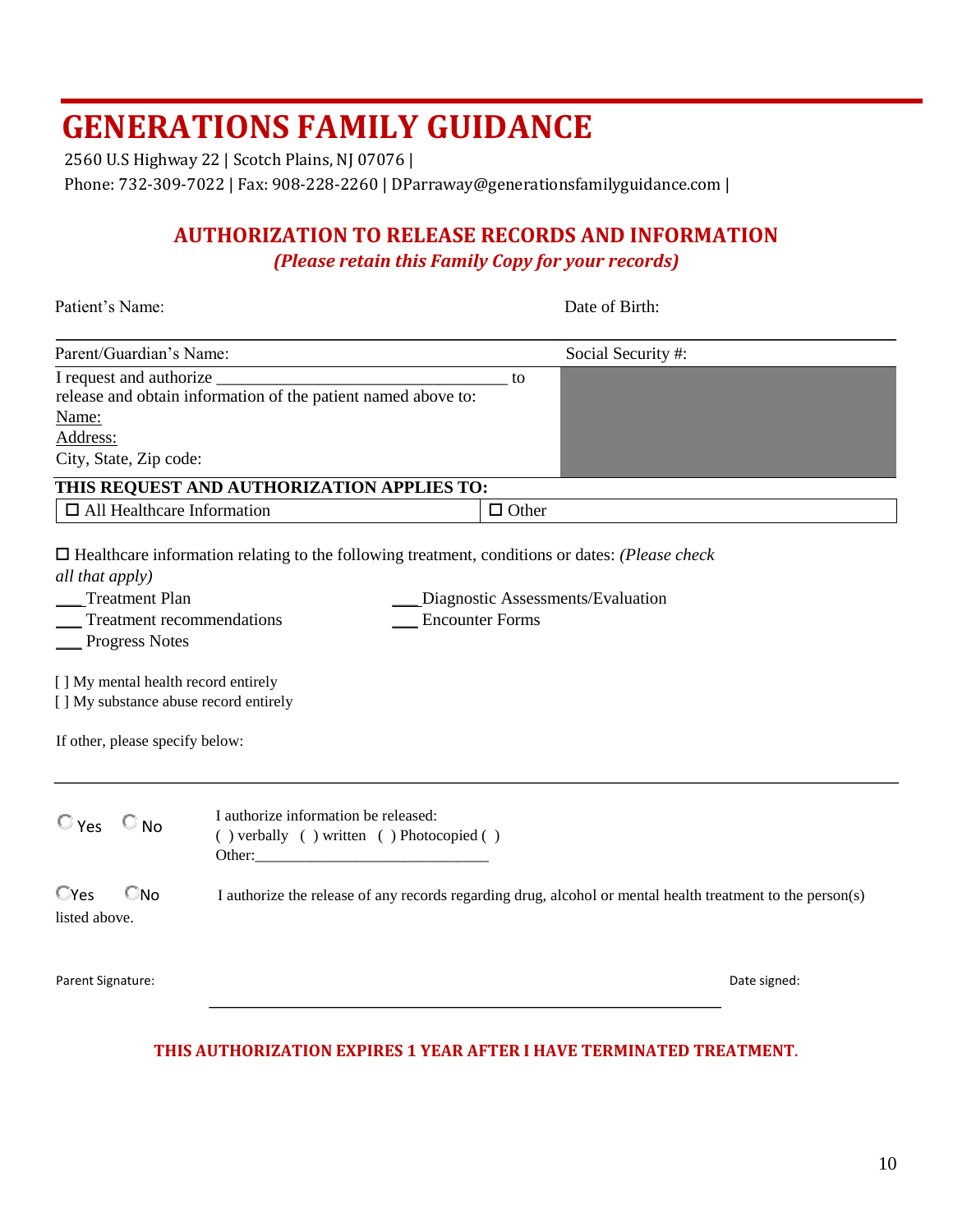2560 U.S Highway 22 | Scotch Plains, NJ 07076 | Phone: 732-309-7022 | Fax: 908-228-2260 | DParraway@generationsfamilyguidance.com |

## **Notice of Privacy Practices**

### **(Please SIGN and return this copy to your assigned** *GFG Therapist)*

### **Child's Name:**

This notice describes how information about your care at Generations Family Guidance may be used and is shared with others. It also describes how you can get access to this material. Please read this material carefully.

Information regarding your care, including payment for the care, is protected by two federal laws: The Health Insurance Portability and Accountability Act of 1996 (HIPAA), 42 U.S.C. 1320d et seq., 45 C.F.R. Parts 160 & 164 and the Confidentiality Law, 42 U.S.C. 290 dd-2, 42 C.F.R., Part 2. On March 26, 2013 the Health Information Technology for Economic and Clinical Health (HITECH) Act revised the privacy and security protections established under HIPAA. Under these laws, Generations Family Guidance may not inform anyone outside of Generations Family Guidance that you or your family are participating in any program operated by the organization or disclose any protected information except as permitted by federal law.

Generations Family Guidance must obtain your written consent before disclosing information about you for payment purposes. Generally, you must also sign a written consent before Generations Family Guidance can share information for treatment purposes. However, federal law permits the disclosure of a client's information in the following circumstances:

- To report a crime on GFG property, to GFG personnel, or on a client's property
- To appropriate authorities to report suspected child abuse or neglect
- The client threatens suicide or harm to themselves
- The client threatens harm to another person(s), including murder, assault, or other physical damage
- The client reports abuse of the elderly
- The client reports sexual exploitation by a therapist
- The therapist has a duty to warn appropriate institutions, agencies, and/or persons in these instances

The use and disclosure of psychotherapy notes is prohibited without your written authorization.

The use and disclosure of protected health information for marketing purposes is prohibited without your written authorization.

Disclosures that constitute a sale of protected health information require written authorization.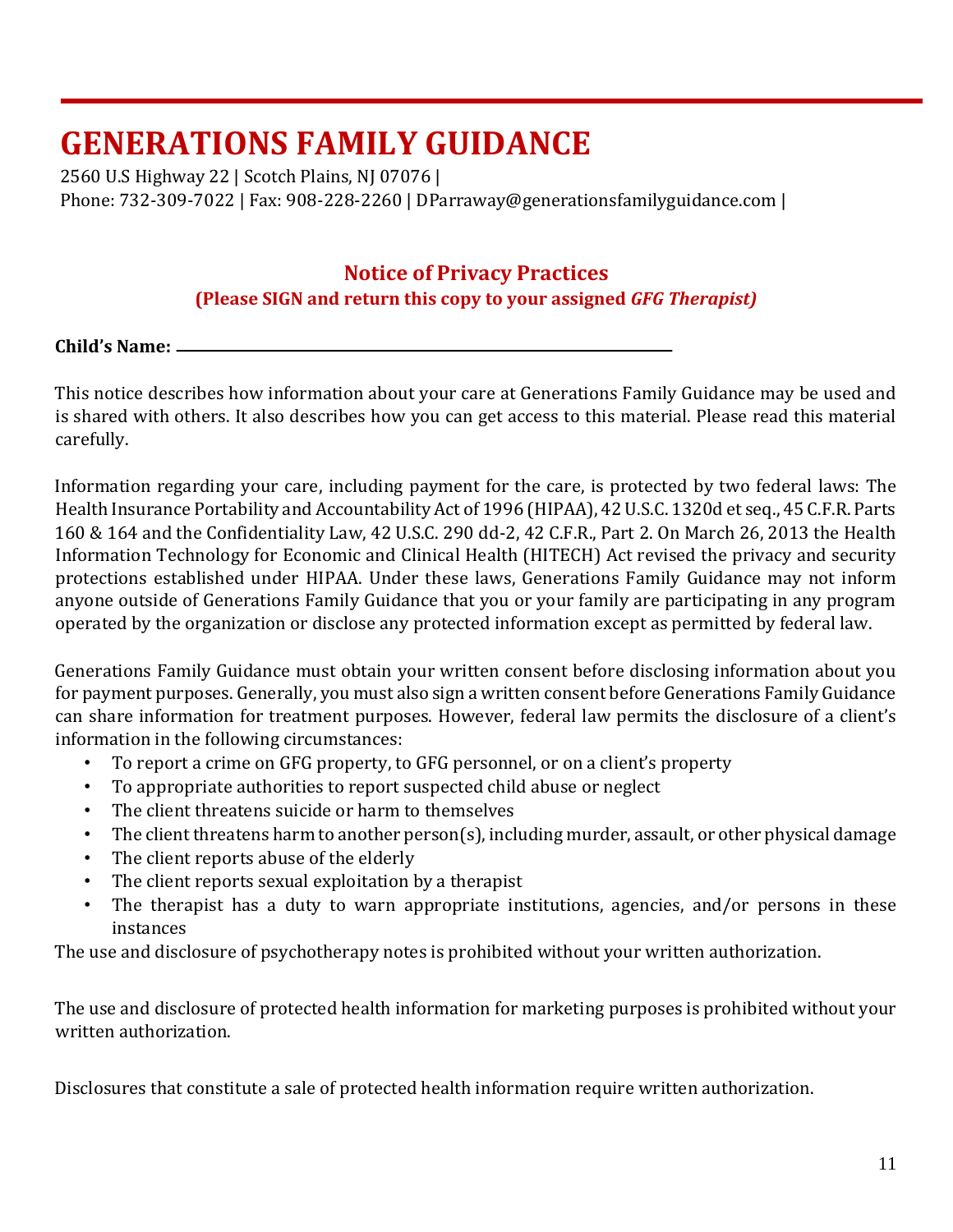2560 U.S Highway 22 | Scotch Plains, NJ 07076 |

Phone: 732-309-7022 | Fax: 908-228-2260 | DParraway@generationsfamilyguidance.com |

\_\_\_\_\_\_\_\_\_\_\_\_\_\_\_\_\_\_\_\_\_\_\_\_\_\_\_\_\_\_\_\_\_\_\_\_\_\_\_\_\_ \_\_\_\_\_\_\_\_\_\_\_\_\_\_\_\_\_

Before Generations Family Guidance can disclose any information about you or your care in a manner, which is not described above, we must first obtain your specific written consent allowing us to make the disclosure. You may revoke any such written consent, at any time, in writing.

Parent/Guardian (print name) Date

Parent/Guardian (Signature)

\_\_\_\_\_\_\_\_\_\_\_\_\_\_\_\_\_\_\_\_\_\_\_\_\_\_\_\_\_\_\_\_\_\_\_\_\_\_\_\_\_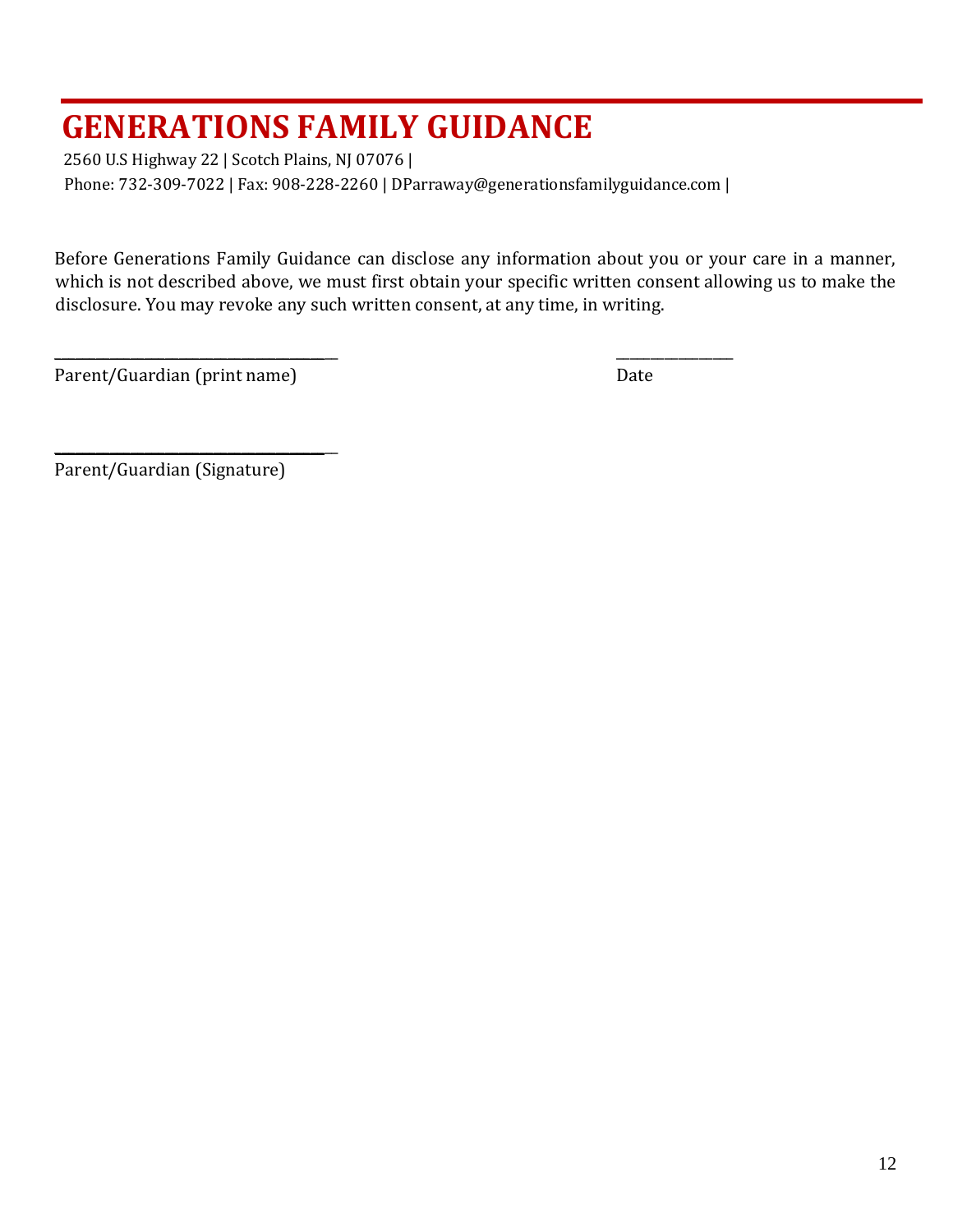2560 U.S Highway 22 | Scotch Plains, NJ 07076 | Phone: 732-309-7022 | Fax: 908-228-2260 | DParraway@generationsfamilyguidance.com |

## **YOUR RIGHTS**

### **(Please SIGN and return this copy to your assigned** *GFG Therapist)*

### **Child's Name: \_\_\_\_\_\_\_\_\_\_\_\_\_\_\_\_\_\_\_\_\_\_\_\_\_\_\_\_\_\_**

- *To request restrictions on how GFG uses or shares your information with others*. You have the right to ask us how we use and share your information. We will consider any request you may have to restrict this disclosure. However, we do not have to agree to your request if "routine operations" are impeded in any manner. If we agree to your request, we will put our agreements in writing and follow them, except in emergency situations. We cannot agree to limit the use of sharing information as required by law.
- *To choose how GFG contacts you*. You have the right to request that we communicate with you in a certain way or in a certain location, if using standard means of communication may endanger you. For example, you may request that we contact you only at your work place. You must make your request in writing. We will agree to your request, as long as it is reasonable to do so.
- *To inspect and copy your record*. You can submit a written request to see your record and possibly copy your protected information. If we deny your request, we will give you a written reason for the denial and explain your rights to an appeal. In some situations, we may deny access to certain parts of your protected information and you may not appeal that decision. We will not provide access to information collected for legal action. These situations may not be appealed.
- *To request changes or corrections to your protected information*. If you believe there is a mistake or missing information in you file, you may submit a written request that we change or add to your record. We may deny these requests, if we determine that the information cannot be disclosed. If we deny a request, we will explain the denial, in writing, as well as your right to have your request, our denial, and any statement of disagreement made part of your record.
- *To find out what disclosures have been made*. You have the right to request a list of disclosures of your information made on and after January 1, 2004.
- *To be notified if a breach of your unsecured protected health information occurs*.
- *To restrict the disclosure of protected health information to a health plan if you have paid out of pocket the full cost of services by submitting a written request*.
- *To decline receiving fundraising material from Generations Family Guidance by placing an "X" on the line below*. *\_\_\_\_\_\_* I do not wish to be contacted for future Generations Family Guidance fundraising events.
- Any and all requests must be made in writing.

### How to complain about our privacy practices:

If you think that we have violated your privacy rights, you may contact our compliance official, Darryl Parraway at 732.309.7022. You may also file a written complaint with the Secretary of the US Department of Health & Human Services Office of Civil Rights, Region II, Jacob Javits Federal Building, 26 Federal Plaza, Suite 3312, New York, NY 10278. We will not discriminate against you in any way for filing any complaint pertaining to this matter. Effective Date: January 1, 2004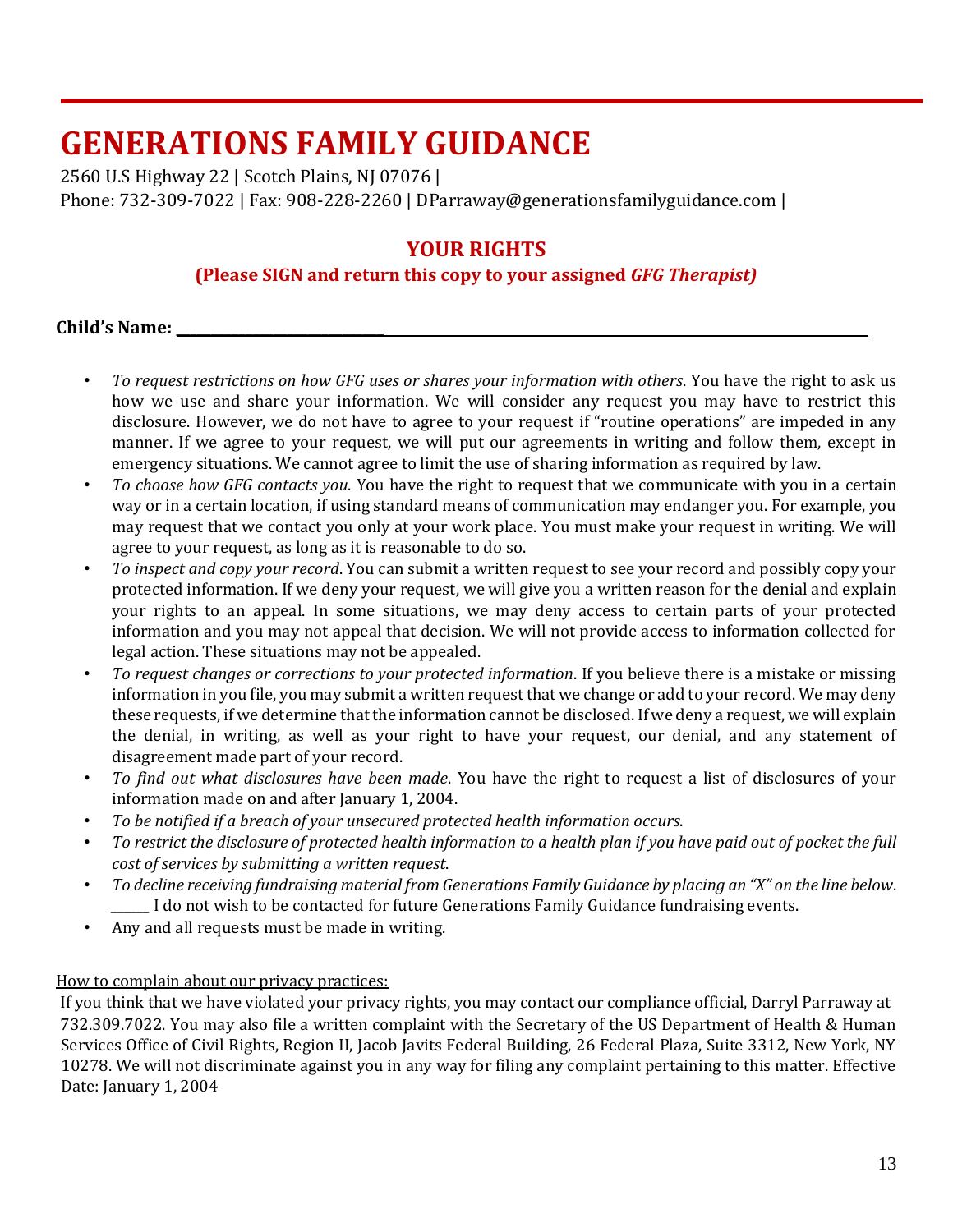2560 U.S Highway 22 | Scotch Plains, NJ 07076 | Phone: 732-309-7022 | Fax: 908-228-2260 | DParraway@generationsfamilyguidance.com |

\_\_\_\_\_\_\_\_\_\_\_\_\_\_\_\_\_\_\_\_\_\_\_\_\_\_\_\_\_\_\_\_\_\_\_\_\_\_\_\_\_ \_\_\_\_\_\_\_\_\_\_\_\_\_\_\_\_\_

By signing below, I hereby acknowledge that I have received a copy of the Generations Family Guidance Notice of Privacy Practices.

Parent/Guardian (print name) Date

Parent/Guardian (Signature)

 $\frac{1}{2}$  ,  $\frac{1}{2}$  ,  $\frac{1}{2}$  ,  $\frac{1}{2}$  ,  $\frac{1}{2}$  ,  $\frac{1}{2}$  ,  $\frac{1}{2}$  ,  $\frac{1}{2}$  ,  $\frac{1}{2}$  ,  $\frac{1}{2}$  ,  $\frac{1}{2}$  ,  $\frac{1}{2}$  ,  $\frac{1}{2}$  ,  $\frac{1}{2}$  ,  $\frac{1}{2}$  ,  $\frac{1}{2}$  ,  $\frac{1}{2}$  ,  $\frac{1}{2}$  ,  $\frac{1$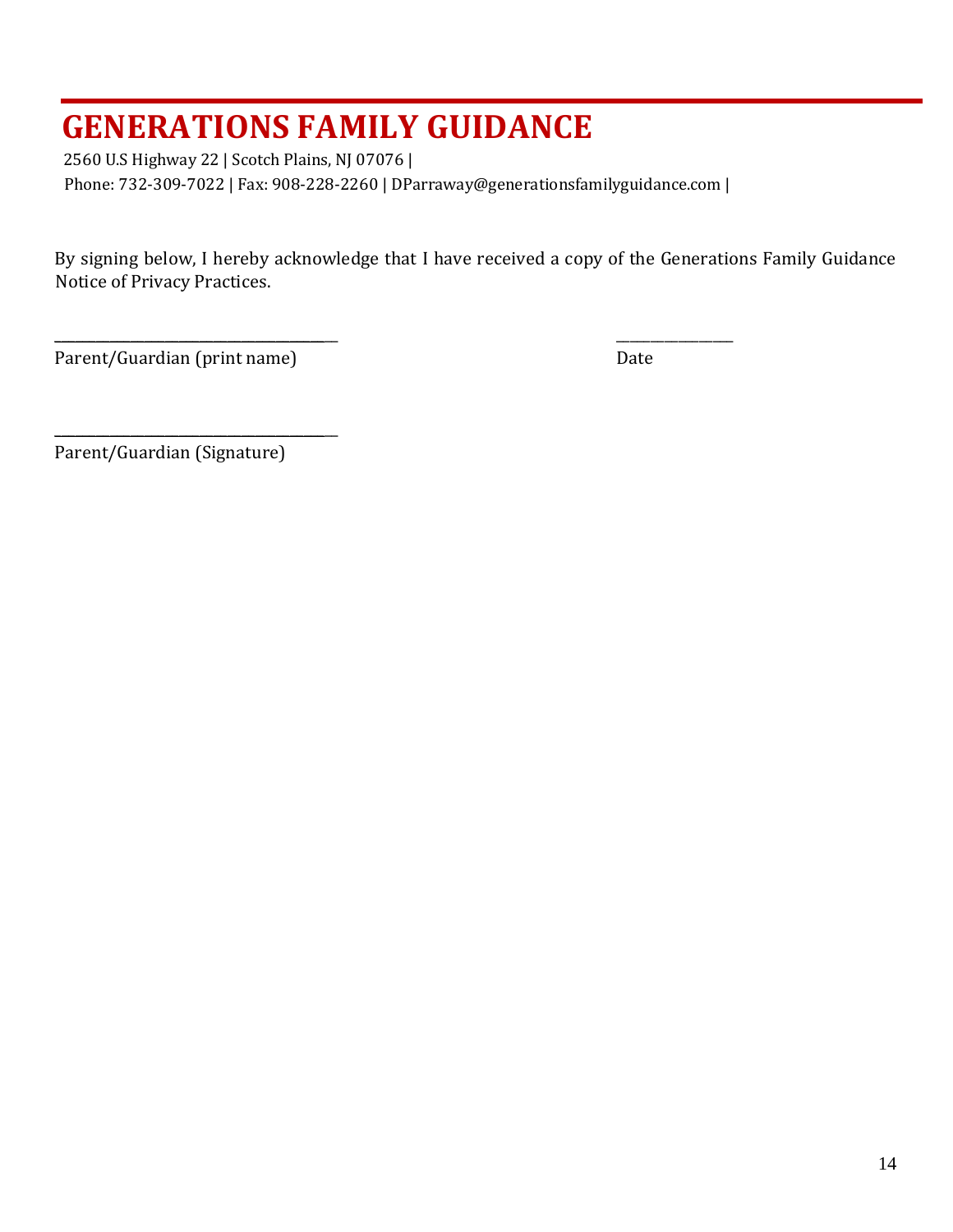2560 U.S Highway 22 | Scotch Plains, NJ 07076 | Phone: 732-309-7022 | Fax: 908-228-2260 | DParraway@generationsfamilyguidance.com |

### **(Please SIGN and return this copy to your assigned** *GFG Therapist)*

**Child's Name:** 

## **CLIENT BILL OF RIGHTS**

- The individuality of each client and their family, shall be respected by all assigned GFG Therapists. Services will be conducted in a manner that acknowledges each client and their family's individuality.
- You have the right to privacy and dignity. All information that has been communicated by you or your family to agency assigned GFG Therapists will be respected, safeguarded, and held in the strictest of confidence.
- You have the right to fully participate in your Plan of Care and will be encouraged to do so.
- You have the right to review your file.
- In the event that medication is recommended, prescribed, or being monitored by our agency, you will receive a written medication information fact sheet for each prescribed medication.
- You have the right to the least restrictive conditions necessary to achieve the goals of the Plan of Care.
- You will not be exposed to non-standard outpatient services, experimentation, or research procedures.
- This agency prohibits discrimination due to race, religion, sex, nationality, sexual orientation, and the ability to pay. Clients are assured the right of exercising civil and religious liberties.
- Clients are not required to perform services for the agency. Clients are not deprived of any constitutional, civil, and/or legal rights solely because of receiving services from this agency.
- Clients who act in aggressive or threatening manner may be terminated from services.
- Services are rendered by appointment only.

## **CLIENT GRIEVANCE PROCEDURE**

- All clients have a right to have grievances reviewed in an impartial, non-judgmental manner. Grievances should be initially discussed between the client/family and the assigned GFG therapist. If no resolution is reached the client has 10 working days to submit a written grievance to Darryl Parraway 732.309.7022.
- COMPLAINTS ALSO MAY BE LODGED WITH:
	- The Contracted Systems Administrator, Perform Care 877-652-7624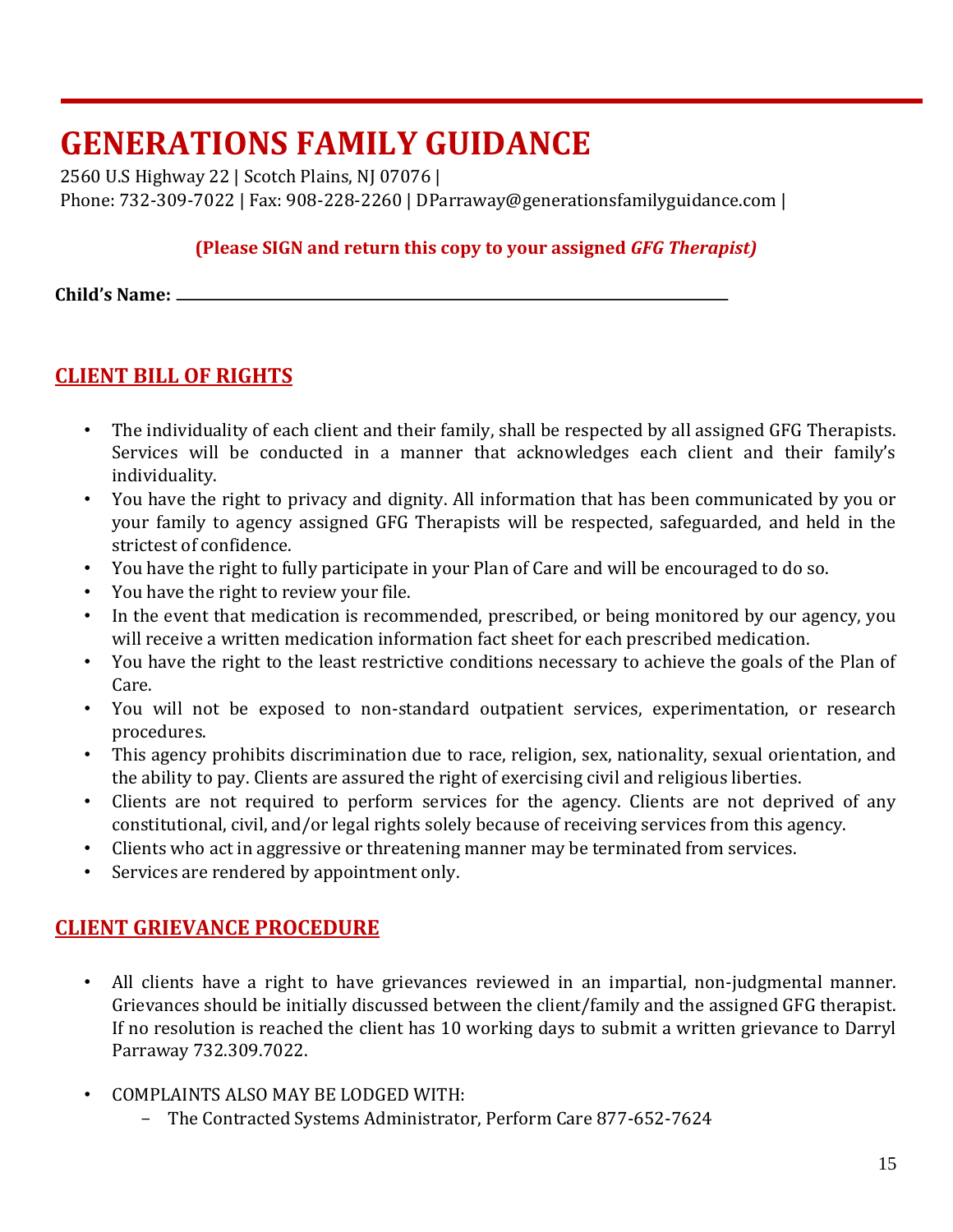2560 U.S Highway 22 | Scotch Plains, NJ 07076 |

Phone: 732-309-7022 | Fax: 908-228-2260 | DParraway@generationsfamilyguidance.com |

\_\_\_\_\_\_\_\_\_\_\_\_\_\_\_\_\_\_\_\_\_\_\_\_\_\_\_\_\_\_\_\_\_\_\_\_\_\_\_\_\_ \_\_\_\_\_\_\_\_\_\_\_\_\_\_\_\_\_

- DCPP to report abuse or neglect 1-877-NJ Abuse
- Medicaid Fraud Hotline (888) 937-2835

Parent/Guardian (print name) Date

Parent/Guardian (Signature)

\_\_\_\_\_\_\_\_\_\_\_\_\_\_\_\_\_\_\_\_\_\_\_\_\_\_\_\_\_\_\_\_\_\_\_\_\_\_\_\_\_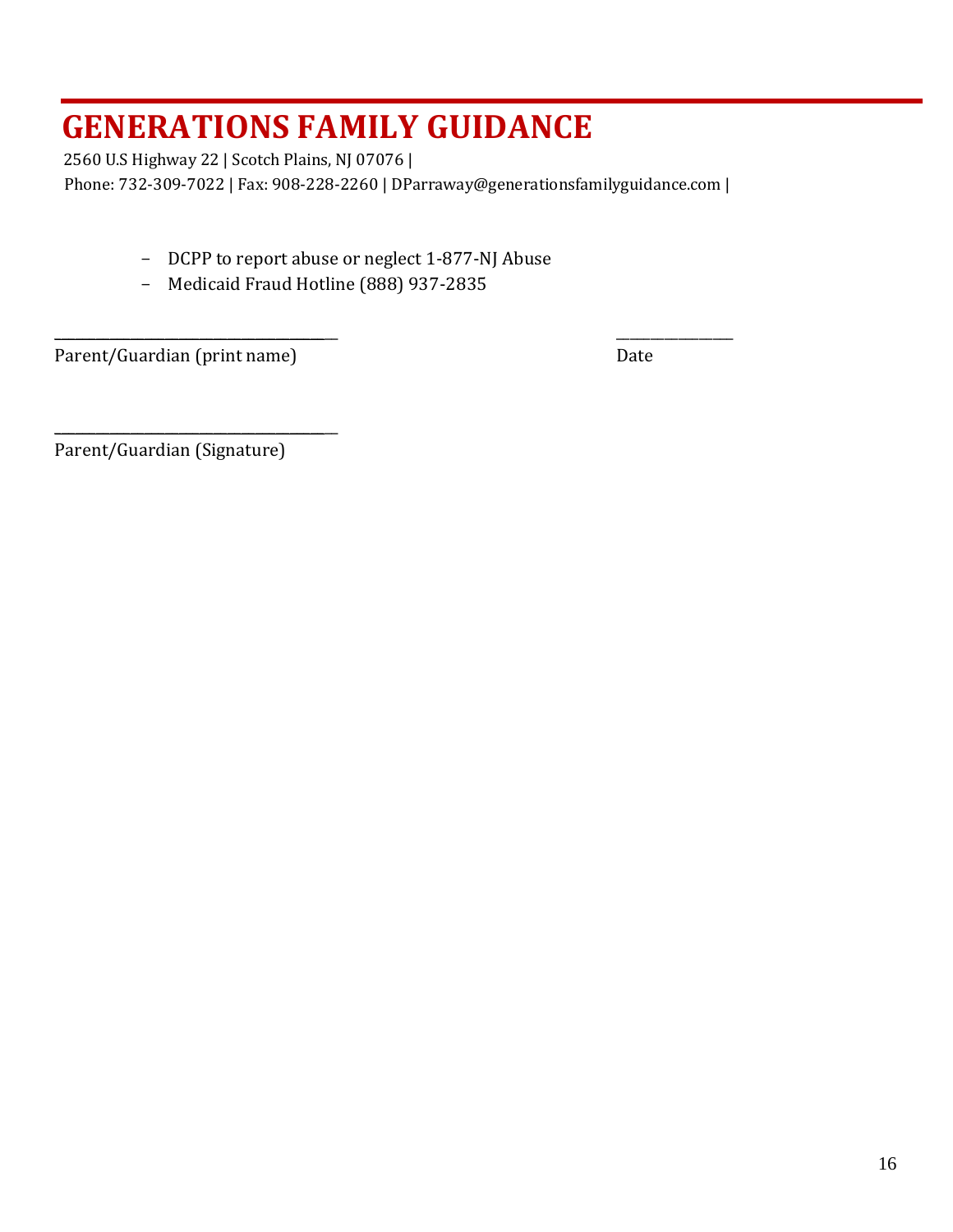2560 U.S Highway 22 | Scotch Plains, NJ 07076 |

Phone: 732-309-7022 | Fax: 908-228-2260 | DParraway@generationsfamilyguidance.com |

## **AUTHORIZATION TO RELEASE RECORDS AND INFORMATION**

**(Please SIGN and return this copy to your assigned** *GFG Therapist)* 

| Patient's Name:                                                                                                                                                                                       |                                                                                                                                 |              | Date of Birth:                    |  |  |
|-------------------------------------------------------------------------------------------------------------------------------------------------------------------------------------------------------|---------------------------------------------------------------------------------------------------------------------------------|--------------|-----------------------------------|--|--|
| Parent/Guardian's Name:                                                                                                                                                                               |                                                                                                                                 |              | Social Security #:                |  |  |
| I request and authorize _<br>Name:<br>Address:<br>City, State, Zip code:                                                                                                                              | release and obtain information of the patient named above to:                                                                   | to           |                                   |  |  |
|                                                                                                                                                                                                       | THIS REQUEST AND AUTHORIZATION APPLIES TO:                                                                                      |              |                                   |  |  |
| $\Box$ All Healthcare Information                                                                                                                                                                     |                                                                                                                                 | $\Box$ Other |                                   |  |  |
| all that apply)<br>Treatment Plan<br>_Treatment recommendations<br>_Progress Notes<br>[] My mental health record entirely<br>[] My substance abuse record entirely<br>If other, please specify below: | $\Box$ Healthcare information relating to the following treatment, conditions or dates: (Please check<br><b>Encounter Forms</b> |              | Diagnostic Assessments/Evaluation |  |  |
| $\circ$ Yes<br>$\circ$ No                                                                                                                                                                             | I authorize information be released:<br>() verbally () written () Photocopied ()                                                |              |                                   |  |  |
| $\mathbb{C}$ Yes<br>$\Box$ No                                                                                                                                                                         | I authorize the release of any records regarding drug, alcohol, or mental health treatment to                                   |              |                                   |  |  |
| the person(s) listed above.                                                                                                                                                                           |                                                                                                                                 |              |                                   |  |  |
| Parent Signature:                                                                                                                                                                                     |                                                                                                                                 |              | Date signed:                      |  |  |
|                                                                                                                                                                                                       | THIS AUTHORIZATION EXPIRES 1 YEAR AFTER I HAVE TERMINATED TREATMENT.                                                            |              |                                   |  |  |